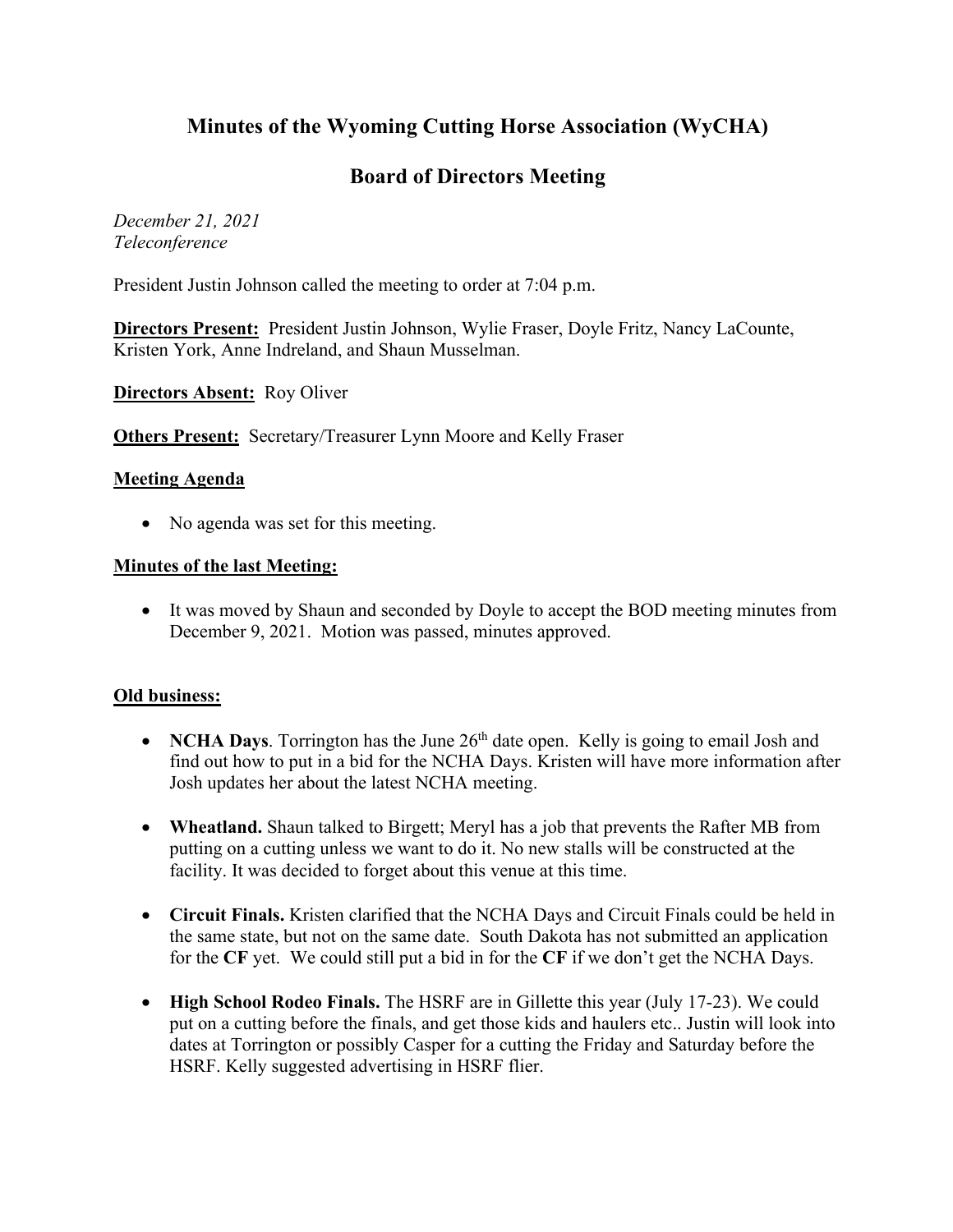- **BOD**. Below are the current BOD members and their term years. Justin asked Carrie James if she would be willing to take over Jack Enright's vacated BOD seat. She agreed. She will need to be voted in at the general membership meeting in February. Shaun moved to replace the vacant seat with Carrie James, Wiley seconded. Motion was passed. At the time of this meeting, it was not known if Jack Enright will be keeping his National Director position and thus also a spot on the BOD. The secretary has not heard back from Jack.
	- o Doyle Fritz 2019 to 2021
	- o Roy Oliver 2020 to 2022
	- o Wylie Fraser 2020 to 2022
	- o Justin Johnson 2021 to 2022 (president)
	- o Shaun Musselman 2021 to 2023
	- o Nancy LaCounte 2021 to 2023
	- o Anne Indreland 2021 to 2023
	- $\circ$  Carrie James 2021-2022 (pending vote by general membership)
	- o National Directors:
		- Jack Enright term expires June 2023 (pending decision from Jack)
		- Kristen York term expires June 2023
- **By-Laws**
	- o Shaun spoke to Hayden Heaphy. Our Articles of Incorporation are good. Suggested we make amendments for the following:
		- § Propose an amendment to allow flexibility for general membership meeting dates, to extend beyond the November/December dates. He also suggested that we allow text, email, Facebook, website etc. as a form of notification of the meeting.
		- Propose an amendment to allow email, text, etc. as an approved notification method for proxy votes or other communication.
		- Propose an amendment to provide for flexibility for the secretary treasurer to be either a combined position or separate positions as secretary and a treasurer.
		- Hayden Heaphy offered to do the amendments for no payment, or perhaps stalls, or a flat fee of \$800.00. TBD at a later time.
	- o Shaun made a motion to allow Hayden Heaphy to make the amendments to our by-laws, make recommendations about amendments and file the by-laws with the state. Nancy seconded. Motion was passed. Shaun will get back to Hayden.
- **Date for Next Meeting:** A proposed BOD meeting date of January 12, 2022 was put before the BOD. Shaun moved that we schedule a meeting for January 12, 2022 Wiley seconded. Motion was passed.